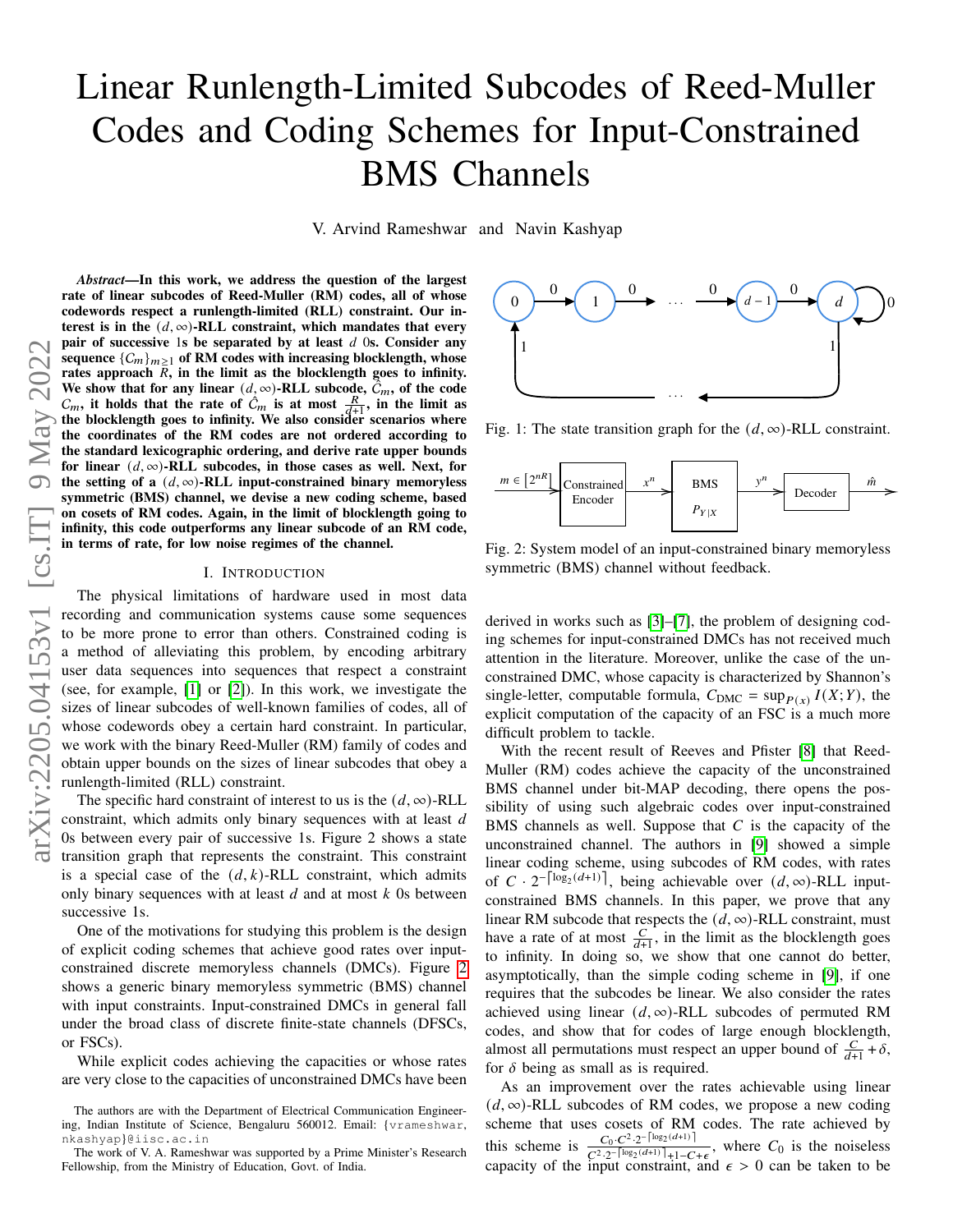as small as is required. For example, when  $d = 1$ , the rates achieved using this cosets-based scheme are better than those achieved by any scheme that uses linear  $(1, \infty)$ -RLL subcodes of RM codes, when  $C \ge 0.7613$ . Moreover, as the capacity of the channel approaches 1, i.e., as the channel noise approaches 0, the rate achieved by our cosets-based scheme approaches a value arbitrarily close to  $C_0$ , which is the largest rate achievable, at zero noise, given the constraint.

Our results supplement the analysis in [\[10\]](#page-9-6), on rates achievable by  $(d, k)$ -RLL subcodes of cosets of a linear block code. Specifically, Corollary 1 of [\[10\]](#page-9-6) provides an existence result on cosets of capacity-achieving (over the unconstrained BMS channel) codes, whose constrained subcodes have rate at least  $C_0 + C - 1$ . The coding scheme in this paper achieves rates close to the lower bound in  $[10]$ , for values of C close to 1. We note that using linear  $(d, \infty)$ -RLL subcodes of RM codes as in [\[9\]](#page-9-5), we can achieve larger rates as compared to the rate lower bound in  $[10]$ , when the capacity  $C$  is low, i.e., when  $C < (1 - C_0) \cdot \left(1 - 2^{-\left\lceil \log_2(d+1) \right\rceil} \right)^{-1}.$ 

The remainder of the paper is organized as follows: Section [II](#page-1-0) introduces the notation and provides the necessary background. Section [III](#page-2-0) states our main results. Section [IV](#page-3-0) discusses upper bounds on the rate achievable over the BMS channel, using linear  $(d, \infty)$ -RLL subcodes. In Section [V,](#page-5-0) the question of upper bounds on rates achievable using linear  $(d, \infty)$ -RLL subcodes, under coordinate orderings different from the standard lexicographic ordering, is taken up. Section [VI](#page-7-0) then discusses a construction that uses cosets of RM codes to achieve good rates. Finally, Section [VII](#page-9-7) contains concluding remarks and a discussion on possible future work.

#### II. NOTATION AND PRELIMINARIES

#### <span id="page-1-0"></span>*A. Notation*

Random variables will be denoted by capital letters, and their realizations by lower-case letters, e.g.,  $X$  and  $x$ , respectively. Calligraphic letters, e.g.,  $\mathcal{X}$ , denote sets. The notation [n] denotes the set,  $\{1, 2, \ldots, n\}$ , of integers, and the notation [a : b], for  $a < b$ , denotes the set of integers  $\{a, a+1, \ldots, b\}$ . Moreover, for a real number x, we use  $\lfloor x \rfloor$  to denote the largest integer smaller than or equal to x. For vectors  $w$  and  $v$  of length  $n$  and  $m$ , respectively, we denote their concatenation by the  $(m + n)$ -length vector, **wv**. The notation  $x^N$  denotes the vector  $(x_1, \ldots, x_N)$ . We also use the notation  $e_i^{(n)}$  to denote the standard basis vector of length  $n$ , with a 1 at position  $i$ , and 0s elsewhere, for  $i \in [n]$ . Further, we denote by  $S_{(d,\infty)}^{(n)}$ , the set of all *n*-length binary words that respect the  $(d, \infty)$ -RLL constraint, and we set  $S_{(d,\infty)} = \bigcup_{n \geq 1} S_{(d,\infty)}^{(n)}$ .

All logarithms are to the base 2. Throughout, we use the convenient notation  $\begin{pmatrix} m \\ \leq r \end{pmatrix}$  to denote the summation  $\sum_{i=0}^{r}$  $\binom{m}{i}$ , and the notation  $\binom{m}{\geq r}$  to denote  $\sum_{i=r}^{m}$  $\binom{m}{i}$ .

#### <span id="page-1-1"></span>*B. Reed-Muller Codes*

We recall the definition of the binary Reed-Muller (RM) family of codes. Codewords of binary RM codes consist of the evaluation vectors of multivariate polynomials over the binary field  $\mathbb{F}_2$ . Consider the polynomial ring  $\mathbb{F}_2[x_1, x_2, \ldots, x_m]$  in  *variables. Note that in the specification of a polynomial* 

 $f \in \mathbb{F}_2[x_1, x_2, \dots, x_m]$ , only monomials of the form  $\prod_{j \in S} x_j$ , for some  $S \subseteq [m]$ , need to be considered, since  $x^2 = x$  over the field  $\mathbb{F}_2$ , for an indeterminate x. For a polynomial  $f \in$  $\mathbb{F}_2[x_1, x_2, \ldots, x_m]$  and a binary vector  $\mathbf{z} = (z_1, \ldots, z_m) \in \mathbb{F}_2^m$  $\frac{m}{2}$ let Eval<sub>z</sub> $(f) := f(z_1, \ldots, z_m)$ . We let the evaluation points be ordered according to the standard lexicographic order on strings in  $\mathbb{F}_2^m$  $Z_2^m$ , i.e., if  $z = (z_1, ..., z_m)$  and  $z' = (z'_1, ..., z'_m)$  are two distinct evaluation points, then, **z** occurs before **z**' in our ordering if and only if, for some  $i \ge 1$ , it holds that  $z_j = z'_j$  for all  $j < i$ , and  $z_i < z'_i$ . Now, let Eval(f) :=  $(\text{Eval}_{\mathbf{z}}(f) : \mathbf{z} \in \mathbb{F}_2^m)$  $\binom{m}{2}$  be the evaluation vector of  $f$ , where the coordinates  $\bf{z}$  are ordered according to the standard lexicographic order.

**Definition II.1** (see [\[11\]](#page-9-8), Chap. 13, or [\[12\]](#page-9-9)). The  $r<sup>th</sup>$  order binary Reed-Muller code  $RM(m, r)$  is defined as the set of binary vectors:

$$
RM(m,r) := \{Eval(f) : f \in \mathbb{F}_2[x_1, x_2, \dots, x_m], deg(f) \le r \},
$$

where  $deg(f)$  is the degree of the largest monomial in f, and the degree of a monomial  $\prod_{j \in S} x_j$  is simply |S|.

It is well-known that RM $(m, r)$  has dimension  $\binom{m}{\leq r}$  and minimum Hamming distance  $2^{m-r}$ . The weight of a codeword  **is the number of 1s in its evaluation vector, i.e,** 

$$
\text{wt}(\text{Eval}(f)) := |\{\mathbf{z} \in \mathbb{F}_2^m : f(\mathbf{z}) = 1\}|.
$$

In what follows, we let  $G_{Lex}(m, r)$  be the generator matrix of  $RM(m, r)$  consisting of rows that are the evaluations, in the lexicographic order, of monomials of degree less than or equal to r. The columns of  $G_{\text{Lex}}(m, r)$  will be indexed by *m*-tuples  **in the lexicographic order.** 

# *C. Codes for BMS Channels*

The communication setting of an input-constrained binary memoryless symmetric (BMS) channel without feedback is shown in Figure 2. A message  $M$  is drawn uniformly from the set  $\{1, 2, \ldots, 2^{nR}\}$ , and is made available to the constrained encoder. The encoder produces a binary input sequence  $x^n \in$  ${0, 1}^n = \mathcal{X}^n$ , which is constrained to obey the  $(d, \infty)$ -RLL input constraint, a state transition graph for which is shown in Figure 2. Note that  $d = 0$  corresponds to the absence of any constraint.

The channel output alphabet is the extended real line, i.e.,  $\mathcal{Y} =$ **R**. The channel is memoryless in the sense that  $P(y_i|x^i, y^{i-1}) =$  $P(y_i|x_i)$ , for all *i*. Further, the channel is symmetric, in that  $P(y|1) = P(-y|0)$ , for all  $y \in \mathcal{Y}$ . Common examples of BMS channels include the binary erasure channel (BEC( $\epsilon$ )), the binary symmetric channel (BSC), and the binary additive white Gaussian noise (BI-AWGN) channel. Figures [3a](#page-2-1) and [3b](#page-2-2) depict the BEC and BSC, pictorially.

**Definition II.2.** An  $(n, 2^{nR}, (d, \infty))$  code for an inputconstrained channel without feedback is defined by the encoding function:

$$
f: \{1, \ldots, 2^{nR}\} \to \mathcal{X}^n, \quad i \in [n], \tag{1}
$$

such that  $(x_{i+1}, \ldots, x_{\min\{i+d, n\}}) = (0, \ldots, 0)$ , if  $x_i = 1$ .

Given an output sequence  $y^n$ , the bit-MAP decoder  $\Psi : \mathcal{Y}^n \to$  $\mathcal{X}^n$  outputs  $\hat{\mathbf{x}} := (\hat{x}_1, \dots, \hat{x}_n)$ , where, for each  $i \in [n]$ , the estimate  $\boldsymbol{n}$ 

$$
\hat{x}_i := \text{argmax}_{x \in \{0,1\}} P(X_i = x | y^n).
$$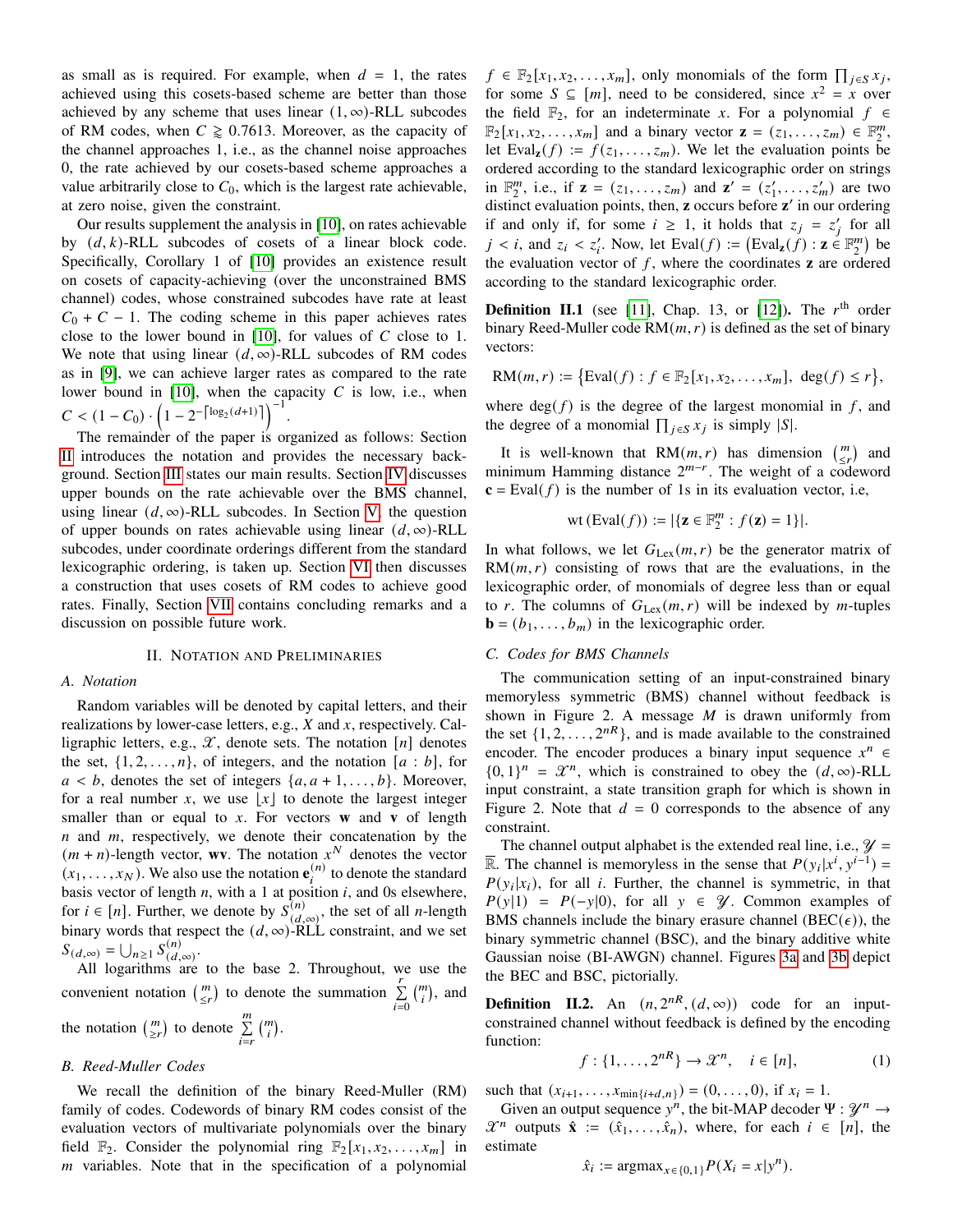<span id="page-2-1"></span>

Fig. 3: (a) The binary erasure channel (BEC( $\epsilon$ )) with erasure probability  $\epsilon$  and output alphabet  $\mathcal{Y} = \{-1, 0, 1\}$ , with the output symbol 0 denoting an erasure. (b) The binary symmetric channel  $(BSC(p))$  with crossover probability p and output alphabet  $\mathcal{Y} =$  $\{-1, 1\}.$ 

Likewise, the block-MAP decoder  $\Phi : \mathcal{Y}^n \to \mathcal{X}^n$  outputs as estimate

$$
\hat{x}^n := \text{argmax}_{x^n \in \{0,1\}^n} P(X^n = x^n | y^n).
$$

The error under bit-MAP decoding is defined as

$$
P_b^{(n)} := 1 - \frac{1}{n} \sum_{i=1}^n \mathbb{E}[\max\{P(X_i = 0 | Y^n), P(X_i = 1 | Y^n)\}],
$$

and the error under block-MAP decoding is defined as

$$
P_B^{(n)} := P(\Phi(Y^n) \neq X^n).
$$

A rate R is said to be  $(d, \infty)$ -achievable under bit-MAP decoding, if there exists a sequence of  $(n, 2^{nR_n}, (d, \infty))$  codes,  ${C^{(n)}(R)}_{n \ge 1}$ , such that  $\lim_{n \to \infty} P_b^{(n)} = 0$  and  $\lim_{n \to \infty} R_n = R$ . We then say that the sequence of codes  $\{C^{(n)}(R)\}_{n\geq 1}$  *achieves* a rate R over the  $(d, \infty)$ -RLL input-constrained channel. The capacity,  $C_{(d,\infty)}$ , is defined to be the supremum over the respective  $(d, \infty)$ -achievable rates, and is a function of the parameters of the noise process. Finally, a family of sequences of codes  $\{\{\hat{C}_{\mathbf{p}}^{(n)}\}_{{n \geq 1}}\}$ , indexed by the noise parameters **p**, is said to be *capacity-achieving* (or  $(d, \infty)$ -capacity-achieving), under bit-MAP decoding, if for all **p**,  $\{ \hat{C}_{p}^{(n)} \}_{n \geq 1}$  achieves any rate  $R \in (0, C_{(d,\infty)}(\mathbf{p}))$  over the  $(d,\infty)$ -RLL input-constrained channel. Similar definitions hold under block-MAP decoding, as well. Note that the definitions also hold when  $d = 0$ , which represents the unconstrained channel.

# III. MAIN RESULTS

<span id="page-2-0"></span>Before we state our upper bound on the rates of linear RLL subcodes of RM codes, we recall the result of Reeves and Pfister in [\[8\]](#page-9-4), which provides context to our using RM codes over inputconstrained BMS channels. For a given  $R \in (0, 1)$ , consider any sequence of RM codes  $\{C_m(R) = RM(m, r_m)\}_{m \geq 1}$ , under the lexicographic ordering of coordinates, with  $R_m$  being the rate of  $C_m(R)$ , such that  $R_m \to R$  as  $m \to \infty$ . The following theorem then holds true:

<span id="page-2-3"></span>Theorem III.1 (Theorem 1 of [\[8\]](#page-9-4)). *Consider an unconstrained BMS channel with capacity*  $C \in (0, 1)$ *. Then, any rate*  $R \in [0, C)$ *is achieved by the sequence of codes*  ${C_m(R)}_{m>1}$ , *under bit-MAP decoding.*

Hence, the families of codes described above are  $(0, \infty)$ capacity-achieving, under bit-MAP decoding.

We now discuss a theorem that provides upper bounds on the largest rate achievable, using linear subcodes of RM codes, over a  $(d, \infty)$ -RLL input-constrained BMS channel. Fix any sequence of codes  $\{C_m(R) = RM(m, r_m)\}_{m \geq 1}$ , which achieves a rate R over the unconstrained BMS channel. Let  $\overline{C}_d^{(m)}$  denote the largest *linear* subcode of  $C_m(R)$ , all of whose codewords respect the  $(d, \infty)$ -RLL constraint. We then define

$$
\mathsf{R}_{C,\text{Lin}}^{(d,\infty)}(R) := \limsup_{m \to \infty} \frac{\log_2 |\overline{C}_d^{(m)}|}{2^m},\tag{2}
$$

<span id="page-2-2"></span>to be the largest rate achieved by linear  $(d, \infty)$ -RLL subcodes of  ${C_m(R)}$ , assuming that the ordering of the coordinates of the code is according to the lexicographic ordering. Then,

<span id="page-2-4"></span>**Theorem III.2.** For any sequence of codes  $\{C_m(R) =$  $RM(m, r_m)$ <sub>*m*≥1</sub>*, with rate*(C<sub>m</sub>(R))  $\xrightarrow{m\rightarrow\infty} R$ *, it holds that* 

$$
\mathsf{R}^{(d,\infty)}_{C,Lin}(R) \leq \frac{R}{d+1}.
$$

Hence, from Theorem [III.1,](#page-2-3) the largest rate achievable over a  $(d, \infty)$ -RLL input-constrained BMS channel, under bit-MAP decoding, using linear  $(d, \infty)$ -RLL subcodes of RM codes, is bounded above by  $\frac{C}{d+1}$ , where C is the capacity of the unconstrained BMS channel. Theorem [III.2](#page-2-4) is proved in Sec-tion [IV.](#page-3-0) Now, consider the sequence of RM codes  $\{\hat{C}_m(R) =$  $RM(m, v_m)\}_{m\geq 1}$ , with

<span id="page-2-5"></span>
$$
v_m = \max \left\{ \left[ \frac{m}{2} + \frac{\sqrt{m}}{2} Q^{-1} (1 - R) \right], 0 \right\},
$$
 (3)

where  $Q(\cdot)$  is the complementary cumulative distribution function (c.c.d.f.) of the standard normal distribution.

Now, for a fixed  $d \ge 1$ , let  $z := \lceil \log_2((d+1)) \rceil$ . Consider the subcode  $C_m^{(d,\infty)}(R)$ , of the code  $C_m(R)$ , defined as:

$$
C_m^{(d,\infty)}(R) := \left\{ \text{Eval}(f) : f = \left( \prod_{i=m-z+1}^m x_i \right) \cdot g(x_1, \dots, x_{m-z}), \right\}
$$
  
where  $\deg(g) \le r_m - z \right\}$ . (4)

Note that  $C_m^{(d,\infty)}(R)$  is a *linear* subcode of  $C_m(R)$ . The following theorem from [\[9\]](#page-9-5) then holds:

<span id="page-2-6"></span>**Theorem III.3** (Theorem III.2 in [\[9\]](#page-9-5)). *For any*  $R \in (0, C)$ , the *sequence of linear codes*  ${C_m^{(d, \infty)}(R)}_{m \geq 1}$ , where  $C_m^{(d, \infty)}(R)$   $\subset$  $C_m(R)$ , achieves a rate of  $\frac{R}{2^{\lceil \log_2((d+1)) \rceil}}$ , over a  $(d, \infty)$ -RLL input*constrained BMS channel, under bit-MAP decoding.*

Thus, Theorem [III.2](#page-2-4) shows that the sequence of linear subcodes  $\{C_m^{(d, \infty)}(R)\}_{m \ge 1}$ , in equation [\(4\)](#page-2-5), is rate-optimal whenever  $d+1$  is a power of 2, in that it achieves the rate upper bound of  $R/(d+1)$ . We remark here that the problem of identifying linear codes that are subsets of the set of  $(d, \infty)$ -RLL sequences of a fixed length, has been studied [\[13\]](#page-9-10). The results therein show that the largest linear code within  $S_{(d,\infty)}^{(m)}$  has rate no larger than  $\frac{1}{d+1}$ , as  $m \to \infty$ . However, such a result offers no insight into rates achievable over BMS channels.

We then consider situations where the coordinates of the RM codes follow orderings different from the standard lexicographic ordering. First, we study upper bounds on the rates of linear  $(d, \infty)$ -RLL subcodes of RM codes, ordered according to a Gray ordering (see Section [V](#page-5-0) for a description of a Gray ordering). For a fixed  $R \in (0, C)$ , let  $\{C_m^G(R)\}_{m \ge 1}$  be any sequence of RM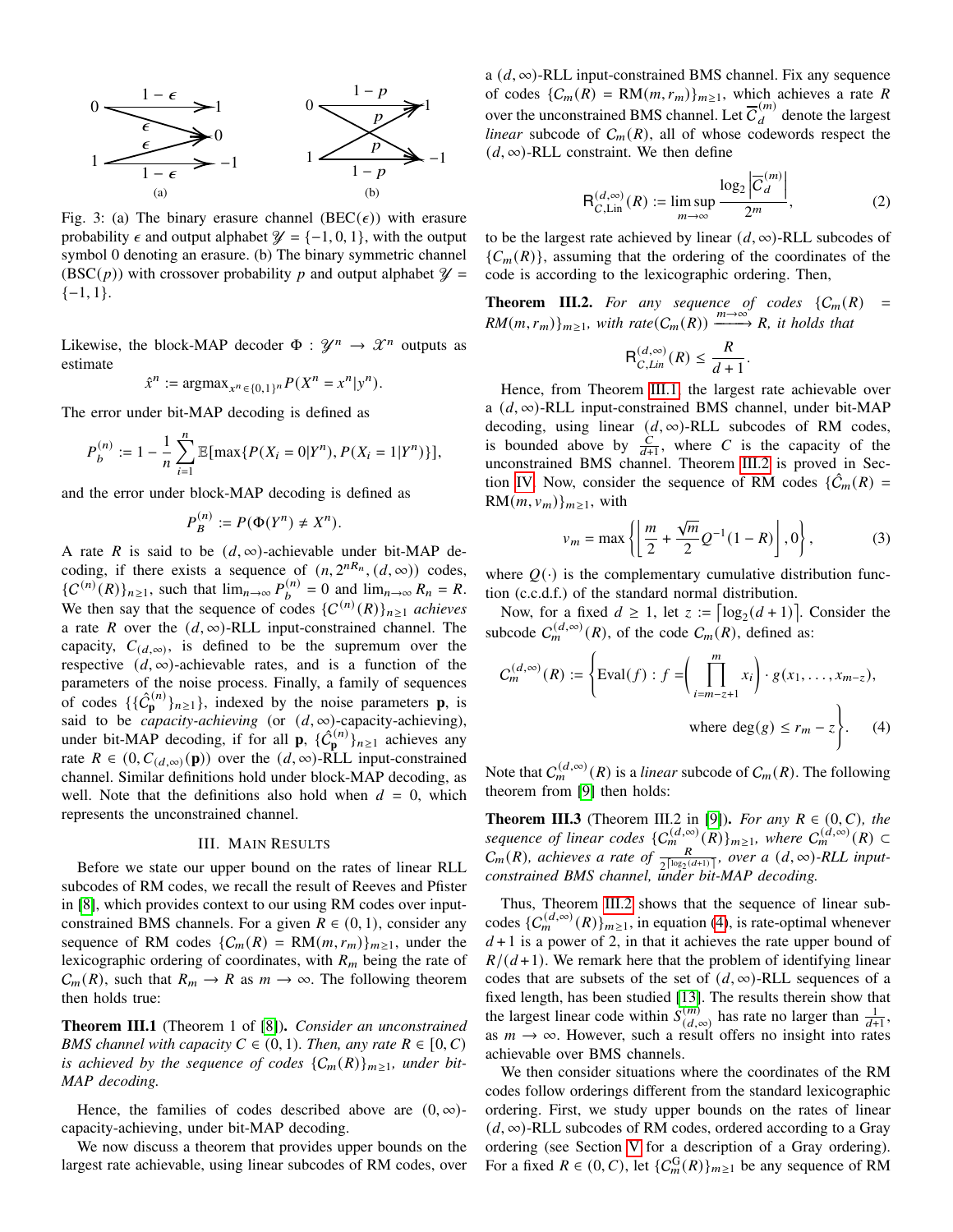codes under a Gray ordering, such that rate $(C_m^G(R)) \xrightarrow{m \to \infty} R$ . Further, for every *m*, let  $\overline{C}_{d,G}^{(m)}$  be the largest *linear* subcode of  $C_m^{\text{G}}(R)$ . We also define

<span id="page-3-5"></span>
$$
\mathsf{R}_{C^{\mathsf{G}},\mathsf{Lin}}^{(d,\infty)}(R) := \limsup_{m \to \infty} \frac{\log_2 |\overline{C}_{d,\mathsf{G}}^{(m)}|}{2^m} \tag{5}
$$

.

to be the largest rate achieved by linear  $(d, \infty)$ -RLL subcodes of  $\{C_m^G(R)\}_{m\geq 1}$ . We obtain the following result:

<span id="page-3-1"></span>Theorem III.4. *For any sequence of RM codes under a Gray ordering,*  $\{C_m^G(R)\}_{m\geq 1}$ *, with rate* $(C_m^G(R)) \xrightarrow{m\to\infty} R$ *, it holds that* 

$$
\mathsf{R}^{(d,\infty)}_{C^G,Lin}(R) \leq \frac{R}{d+1}
$$

The proof of Theorem [III.4](#page-3-1) is provided in Section [V.](#page-5-0)

Now, we consider arbitrary orderings of coordinates, defined by the sequence of permutations  $(\pi_m)_{m \geq 1}$ , with  $\pi_m : [0 : 2^m 1] \rightarrow [0:2<sup>m</sup> - 1]$ . As with the Gray ordering, we define the sequence of  $\pi$ -ordered RM codes  $\{C_m^{\pi}(R)\}_{m\geq 1}$ , with

$$
C_m^{\pi}(R) := \left\{ (c_{\pi_m(0)}, c_{\pi_m(2)}, \dots, c_{\pi_m(N_m-1)}):
$$
  

$$
(c_0, c_1, \dots, c_{N_m-1}) \in C_m(R) \right\}.
$$

We also define  $\overline{C}_{d,\pi}^{(m)}$  be the largest *linear*  $(d, \infty)$ -RLL subcode of  $C_m^{\pi}(R)$ . The theorem below is then shown to hold:

<span id="page-3-2"></span>Theorem III.5. *For large and for all but a vanishing fraction of coordinate permutations,*  $\pi_m : [0 : 2^m - 1] \to [0 : 2^m - 1]$ *, the following rate upper bound holds:*

$$
\frac{\log_2 \left| \overline{C}_{d,\pi}^{(m)} \right|}{2^m} \le \frac{R}{d+1} + \delta_m,
$$

*where*  $\delta_m \xrightarrow{m \to \infty} 0$ .

Section [V](#page-5-0) contains the proof of Theorem [III.5.](#page-3-2)

Next, we turn our attention to the design of non-linear  $(d, \infty)$ -RLL codes, whose rates improve on those in Theorem [III.3.](#page-2-6) Our next theorem, stated below informally, uses cosets of RM codes, for this purpose. We denote by  $C_0^{(d)}$  $\binom{a}{0}$ , the noiseless capacity of the  $(d, \infty)$ -RLL constraint, and by C, the capacity of the unconstrained BMS channel.

<span id="page-3-3"></span>Theorem III.6 (Informal). *For any BMS channel of capacity C*, there exists a sequence of  $(d, \infty)$ -RLL constrained codes  ${C}^{cos}_{m}$ <sub> $m\geq1$ </sub>, using cosets of RM codes, such that

$$
\liminf_{m \to \infty} rate(C_m^{cos}) \ge \frac{C_0^{(d)} \cdot C^2 \cdot 2^{-\left\lceil \log_2(d+1) \right\rceil}}{C^2 \cdot 2^{-\left\lceil \log_2(d+1) \right\rceil} + 1 - C + 2^{-\tau}},
$$

*with the above bound being achievable over any*  $(d, \infty)$ *-RLL input-constrained BMS channel. Here, is an arbitrarily large, but fixed, positive integer.*

It can be checked that the rates achieved using Theorem [III.6](#page-3-3) are better than those achieved using Theorem [III.3](#page-2-6) (and in fact, better than those achieved using any sequence of linear  $(d, \infty)$ -RLL subcodes of RM codes), for low noise regimes of the BMS channel. For example, when  $d = 1$ , the rates achieved using the codes in Theorem [III.6](#page-3-3) are better than those achieved using linear subcodes, for certain values of  $C \ge 0.7613$ . Figures [4](#page-4-0) and [5](#page-5-1) show comparisons between the lower bounds (achievable rates) in Theorems [III.3](#page-2-6) and [III.6,](#page-3-3) with the coset-averaging bound of [\[10\]](#page-9-6), for  $d = 1$  and  $d = 2$ , respectively. While [\[10\]](#page-9-6) provides existence results on rates achieved using cosets of RM codes, with the rates calculated therein being better than those in Theorem [III.6](#page-3-3) in the low noise regimes of the BMS channel, our construction is more explicit. A discussion on the construction leading to Theorem [III.6](#page-3-3) is taken up in Section [VI.](#page-7-0)

We end this section with a remark. Note that the all-ones codeword **1** belongs to any RM code. Since any codeword **c** that respects the  $(0, 1)$ -RLL constraint can be written as  $\mathbf{c} = \mathbf{1} + \hat{\mathbf{c}}$ , where  $\hat{\mathbf{c}}$  respects the  $(1, \infty)$ -RLL constraint, the lower bound of Theorem [III.3](#page-2-6) and the upper bound of Theorem [III.2](#page-2-4) hold for the rates of  $(0, 1)$ -RLL subcodes as well.

#### IV. UPPER BOUNDS FOR LINEAR SUBCODES

<span id="page-3-0"></span>In this section, we derive upper bounds on the rates achieved by linear  $(d, \infty)$ -RLL subcodes of any sequence of RM codes of rate R. We fix a sequence of codes  $\{C_m(R) = RM(m, r_m)\}\$ that achieves a rate  $R$  over the unconstrained BMS channel.

We first state and prove a fairly general proposition on the rates of linear  $(d, \infty)$ -RLL subcodes of linear codes. Recall that for a linear code C over  $\mathbb{F}_2$ , of blocklength N and dimension K, an information set is a collection of  $K$  coordinates in which all possible K-tuples over  $\mathbb{F}_2$  can appear. Equivalently, if G is any generator matrix for  $C$ , an information set is a set of  $K$  column indices such that  $G$  restricted to those columns is a full-rank matrix.

<span id="page-3-4"></span>**Proposition IV.1.** Let  $\overline{C}$  be an  $[N, K]$  binary linear code. If  $I$  is *an information set of*  $\overline{C}$  *that contains t disjoint*  $(d+1)$ *-tuples of consecutive coordinates*  $(i_1, i_1 + 1, \ldots, i_1 + d)$ ,  $(i_2, i_2 + 1, \ldots, i_2 + d)$  $d$ , ...,  $(i_t, i_t + 1, \ldots, i_t + d)$ , with  $i_1 \geq 1$ ,  $i_j > i_{j-1} + d$ , for all  $j \in [2 : t]$ , and  $i_t \leq n - d$ , then the dimension of any linear  $(d, \infty)$ -RLL subcode of  $\overline{C}$  *is at most*  $K - dt$ .

*Proof.* Suppose that the information set  $I$  contains exactly  $t$  disjoint  $(d+1)$ -tuples of consecutive coordinates as in the statement of the proposition. By definition, all possible  $K$ -tuples appear in the coordinates in  $I$ . Now, consider any linear  $(d, \infty)$ -RLL subcode of  $\overline{C}$ , and any  $(d + 1)$ -tuple of consecutive coordinates  $\{i_j, i_j + 1, \ldots, i_j + d\} \in \mathcal{I}$ , for  $j \in [t]$ . Since the  $(d, \infty)$ -RLL constraint requires that successive 1s be separated by at least d 0s (and by linearity of the subcode), the only possible tuples of  $d+1$  consecutive symbols, in any codeword in the subcode, are  $(0, 0, \ldots, 0)$  and one of  $e_i^{(d+1)}$ , for  $i \in [d+1]$ . Hence, for every  $(d+1)$ -tuple of consecutive coordinates, only a 2<sup>-d</sup> fraction of the  $2^{d+1}$  possible tuples are allowed. Thus, overall, the number of codewords in the linear  $(d, \infty)$ -RLL subcode is at most  $\frac{2^K}{2dt}$  $\frac{2^{n}}{2^{dt}}$ . The result then follows straightforwardly.

 $\Box$ 

In order to obtain an upper bound, as in Theorem [III.2,](#page-2-4) on the rate of linear  $(d, \infty)$ -RLL subcodes of the sequence of codes  ${C_m(R)}_{m \geq 1}$ , we shall first identify an information set  $I_{m,r_m}$  of  $C_m(R) = RM(m, r_m)$ . We then compute the number of disjoint  $(d + 1)$ -tuples of consecutive coordinates in  $I_{m,r_m}$ , and apply Proposition [IV.1](#page-3-4) to get an upper bound on the dimension of the linear constrained subcodes.

We introduce some notation for ease of reading: given a matrix  $M_{p\times q}$ , we use the notation  $M[\mathcal{U}, \mathcal{V}]$  to denote the submatrix of M consisting of the rows in the set  $\mathcal{U} \subseteq [p]$  and the columns in the set  $\mathcal{V} \subseteq [q]$ . We also recall the definition of the generator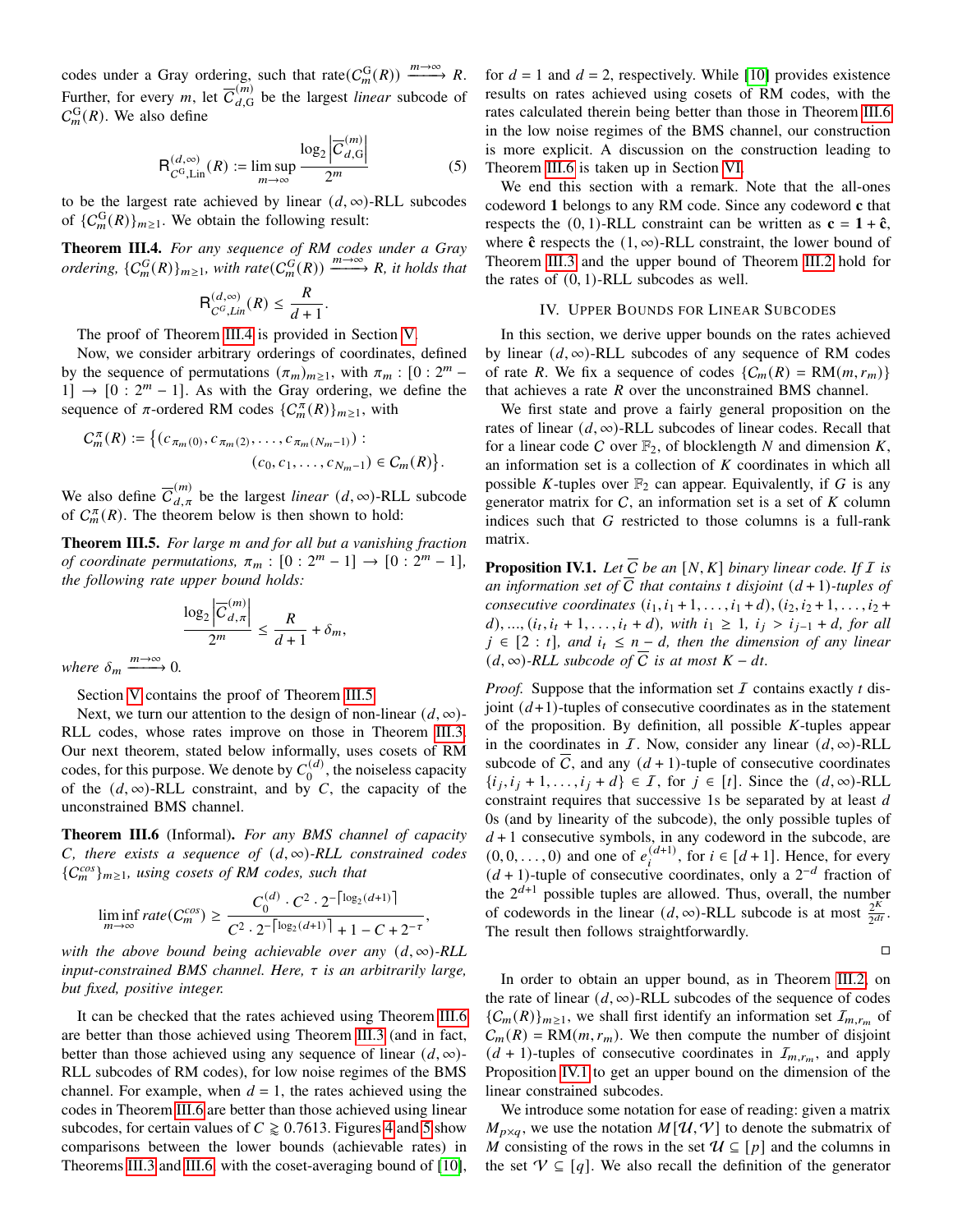<span id="page-4-0"></span>

Fig. 4: Plot comparing, for  $d = 1$ , the rate lower bound of  $C/2$  achieved using subcodes, from Theorem [III.3,](#page-2-6) the rate lower bound achieved using Theorem [III.6,](#page-3-3) with  $\tau = 50$ , and the coset-averaging lower bound of  $C_0^{(1)}$  $_{0}^{(1)}$  + C – 1, of [\[10\]](#page-9-6). Here, the noiseless capacity,  $C_0^{(1)}$  $v_0^{(1)} \approx 0.6942.$ 

matrix  $G_{\text{Lex}}(m, r)$ , of RM $(m, r)$ , and the indexing of columns of the matrix, from Section [II-B.](#page-1-1) We also interchangeably index the coordinates of a codeword of RM $(m, r)$  by integers  $i \in [0, 2^m -$ 1], and by  $m$ -tuples of binary symbols. Further, the notation  $e_{\mathbf{h}}^{(2^m)}$  $\mathbf{b}^{(2^n)}$  denotes the standard basis vector with a 1 in the coordinate indexed by  $\mathbf{b} = (b_1, \ldots, b_m)$ , in the lexicographic order. The superscript  $'(2^m)$  will be dropped when clear from the context.

Now, given the code  $RM(m, r)$ , consider the binary linear code (a subspace of  $\mathbb{F}_2^{2^m}$  $2^m$ ),  $\tilde{C}(m,r)$ , spanned by the codewords in the set

<span id="page-4-1"></span>
$$
\mathcal{B}_{m,r} := \left\{ \text{Eval}\left(\prod_{i \in S} x_i\right) : S \subseteq [m] \text{ with } |S| \ge r+1 \right\}. \quad (6)
$$

It can be checked that the vectors in  $\mathcal{B}_{m,r}$  are also linearly independent, and, hence,  $\mathcal{B}_{m,r}$  forms a basis for  $\mathcal{C}(m,r)$ , with  $\dim(\tilde{C}(m,r)) = {m \choose 2r+1}$ . Moreover, the codewords in  $\tilde{C}(m,r)$  are linearly independent from codewords in  $RM(m, r)$ , by definition, and it holds that RM $(m, r) \cup \tilde{C}(m, r) = \mathbb{F}_2^{2^m}$  $\frac{2^m}{2}$ .

The following lemma identifies an alternative basis for  $C(m, r)$ , which will prove useful in our analysis, later on.

<span id="page-4-2"></span>**Lemma IV.1.** *Consider the code*  $\tilde{C}(m,r)$  =  $\mathcal{B}_{m,r}$ ), *where*  $\mathcal{B}_{m,r}$  *is as in* [\(6\)](#page-4-1). It holds that  $\tilde{C}(m,r)$  $span({\bf{e_b}: wt(b) \ge r+1}).$ 

*Proof.* Note that any standard basis vector  $e_b$ , with wt( $b$ )  $\ge r+1$ , can be written as  $Eval(f)$ , where

$$
f(x_1,\ldots,x_m)=\prod_{i\in \text{supp}(\mathbf{b})}x_i\cdot\prod_{i\notin \text{supp}(\mathbf{b})}(1+x_j).
$$

From the fact that  $wt(b) \ge r + 1$ , it holds that the degree of any monomial in f is at least  $r + 1$ , and hence, Eval( $f$ ) =  $e_b$  $span(\mathcal{B}_{m,r}) = \tilde{C}(m, r)$ . The result follows by noting that  $\{e_b\}$ :  $wt(b) \ge r+1$  is a collection of linearly independent vectors, of size  $\binom{m}{2r+1}$ , which, in turn, equals  $\dim(\widetilde{C}(m,r))$ . — П

<span id="page-4-3"></span>**Lemma IV.2.** An information set of  $RM(m, r)$  is the set of *coordinates*  $I_{m,r} := {\mathbf{b} = (b_1, \ldots, b_m) \in \mathbb{F}_2^m}$  $_{2}^{m}: wt(**b**) \leq r$  }.

*Proof.* In order to prove that  $I_{m,r}$  is an information set of RM( $(m, r)$ , it is sufficient to show that  $G_{\text{Lex}}(m, r)$  restricted to the columns in  $I_{m,r}$  is of full rank.

Now, consider the generator matrix  $\tilde{G}(m, r)$ , of  $\tilde{C}(m, r)$ , consisting of rows that are vectors in  $\mathcal{B}_{m,r}$ . We build the  $2^m \times 2^m$ matrix

$$
H := \left[\frac{\tilde{G}(m,r)}{G_{\text{Lex}}(m,r)}\right],
$$

with H being full rank. Note that, from Lemma [IV.1,](#page-4-2) any standard basis vector  $\mathbf{e}_b$ , with  $\mathbf{b} \in \mathcal{I}_{m,r}^c$ , belongs to rowspace( $\tilde{G}(m,r)$ ). By Gaussian elimination, it is then possible to replace the first  $\begin{pmatrix} m \\ 2r+1 \end{pmatrix}$  rows of H, corresponding to the submatrix  $\tilde{G}(m,r)$ , with the standard basis vectors **e**<sub>**b**</sub>, with **b**  $\in \mathcal{I}_{m,r}^c$ . Clearly, from the fact that H is full rank, this then means that  $H\left[\left[\binom{m}{2r+1}+1:2^m\right], \mathcal{I}_{m,r}\right]$  is full rank, or,  $G_{\text{Lex}}(m,r)$ , restricted to columns in  $I_{m,r}$ , is full rank.

Now that we have identified an information set  $I_{m,r_m}$  of  $C_m(R) = RM(m, r_m)$ , we need only calculate the number of disjoint  $(d + 1)$ -tuples of consecutive coordinates in  $I_{m,r_m}$ . We introduce the notation  $B(i)$  to denote the length-*m* binary representation of *i*, for  $0 \le i \le 2^m - 1$ . We also define a "run" of coordinates belonging to a set  $\mathcal{A} \in \{0, 1\}^m$ , to be a contiguous collection of coordinates,  $(i, i + 1, \ldots, i + \ell)$ , such that **B**( $j$ )  $\in \mathcal{A}$ , for all  $i \leq j \leq i+\ell$ , and **B**( $i-1$ ), **B**( $i+\ell+1$ )  $\notin \mathcal{A}$ , where  $i \in [0: 2^m - 1 - \ell]$ . Further, the length of such a run of coordinates is exactly  $\ell$ .

We shall first compute the number of runs of consecutive coordinates, in the lexicographic ordering, which belong to the information set  $I_{m,r_m}$ . Formally, if we define

<span id="page-4-4"></span>
$$
\Gamma_{m,r_m} := \{ s : \mathbf{B}(s+1) \notin \mathcal{I}_{m,r_m}, \text{ and } \mathbf{B}(s-p), \dots, \mathbf{B}(s) \in \mathcal{I}_{m,r_m},
$$
  
for some  $p \ge 0 \},\tag{7}$ 

to be the set of right end-point coordinates of runs that belong to  $\mathcal{I}_{m,r_m}$ , then the required number of runs is  $|\Gamma_{m,r_m}|$ .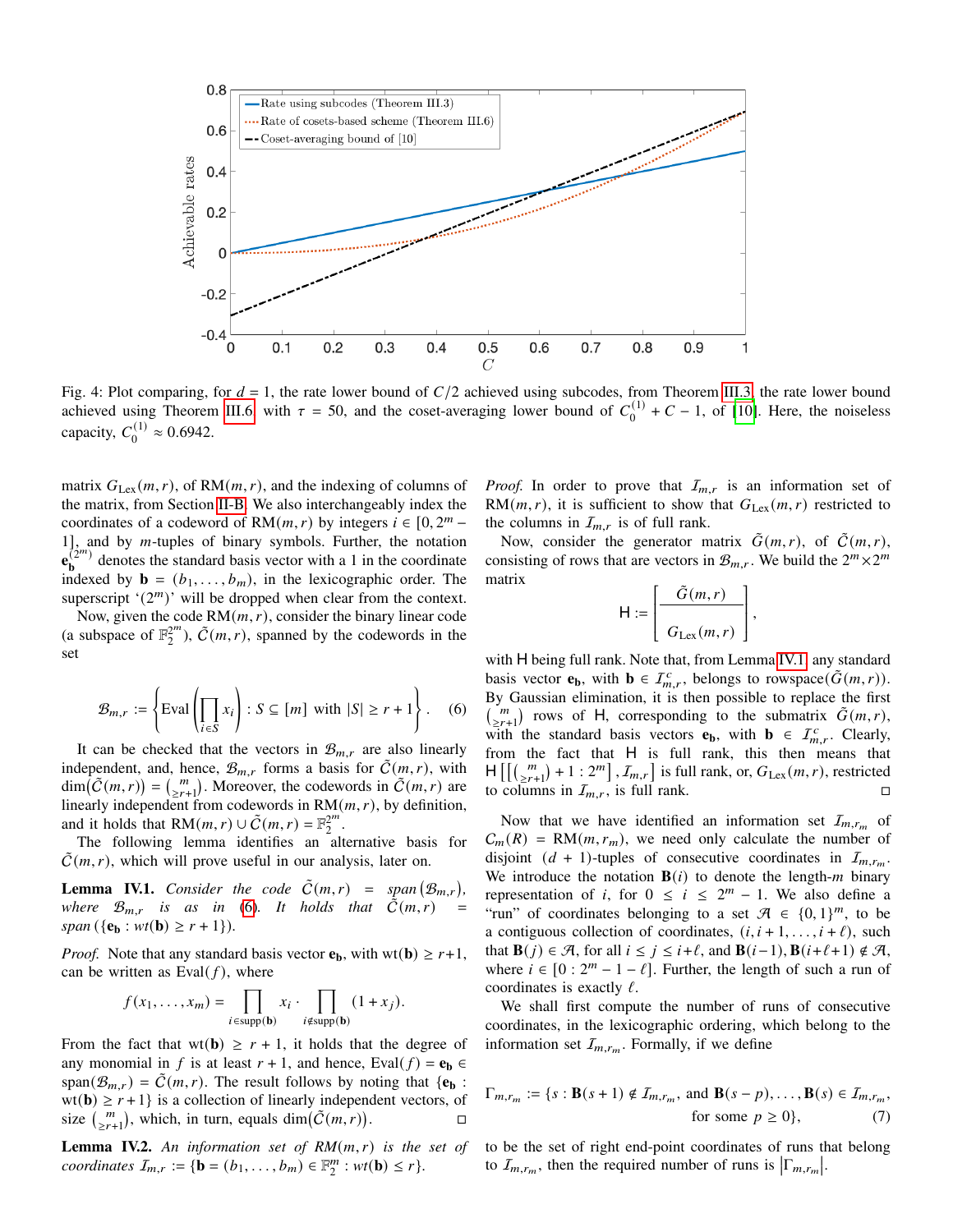<span id="page-5-1"></span>

Fig. 5: Plot comparing, for  $d = 2$ , the rate lower bound of  $C/4$  achieved using subcodes, from Theorem [III.3,](#page-2-6) the rate lower bound achieved using Theorem [III.6,](#page-3-3) with  $\tau = 50$ , and the coset-averaging lower bound of  $C_0^{(2)}$  $_{0}^{(2)}$  + C – 1, of [\[10\]](#page-9-6). Here, the noiseless capacity,  $C_0^{(2)}$  $v_0^{(2)} \approx 0.5515.$ 

<span id="page-5-2"></span>**Lemma IV.3.** Under the lexicographic ordering, it holds that of consecutive coordinates in  $I_{m,r}$  is  $t_m$ , where  $\left|\Gamma_{m,r}\right| = \binom{m-1}{r}, \text{ for } 0 \leq r \leq m-1.$ 

*Proof.* Let  $r \in [0 : m - 1]$ . Note that every right end-point of a run,  $s \in \Gamma_{m,r}$ , with  $s \in [0:2^m-2]$ , is such that wt $(\mathbf{B}(s)) \leq r$ , but wt(**B**( $s + 1$ ))  $\geq r + 1$ . We now claim that an integer  $s \in \Gamma_{m,r}$ iff  $\mathbf{B}(s) = (b_1, \ldots, b_{m-1}, 0)$ , for  $b_1, \ldots, b_{m-1} \in \{0, 1\}$ , with  $wt((b_1, \ldots, b_{m-1}, 0)) = r.$ 

To see this, note that if **B**(s) =  $(b_1, \ldots, b_{m-1}, 0)$ , then **B**(s + 1) =  $(b_1, \ldots, b_{m-1}, 1)$ . Hence, if wt $((b_1, \ldots, b_{m-1})) = r$ , then  $s \in \Gamma_{m,r}$ . Conversely, if  $s \in \Gamma_{m,r}$ , then  $\mathbf{B}(s)$  cannot end in a 1. Indeed, if this were the case, then we would have  $\mathbf{B}(s)$  being of the form  $(b_1, \ldots, b_\ell, 0, 1, \ldots, 1)$ , with  $b_1, \ldots, b_\ell \in \{0, 1\}$ , so that  $\mathbf{B}(s + 1)$  would be  $(b_1, \ldots, b_{\ell}, 1, 0, \ldots, 0)$ , the weight of which does not exceed that of  $\mathbf{B}(s)$ . So,  $\mathbf{B}(s)$  must be of the form  $(b_1, \ldots, b_{m-1}, 0)$ , and so,  $\mathbf{B}(s+1) = (b_1, \ldots, b_{m-1}, 1)$ . From  $wt(\mathbf{B}(s)) \leq r$  and  $wt(\mathbf{B}(s+1)) \geq r+1$ , we obtain that  $wt(b_1 ... b_{m-1}) = r.$ 

This then implies that the number of runs, which is equal to the number of right end-points of runs, exactly equals  $\binom{m-1}{r}$ .  $\Box$ 

With the ingredients in place, we are now in a position to prove Theorem [III.2.](#page-2-4)

*Proof of Theorem [III.2.](#page-2-4)* Fix a sequence of codes  $\{C_m(R) =$  $RM(m, r_m)\}_{m>1}$  that achieves a rate  $R \in (0, 1)$  over the unconstrained BMS channel, with  $r_m \leq m - 1$ , for all m. We use the notation  $K_m := \binom{m}{\leq r_m}$  to denote the dimension of  $C_m(R)$ .

Now, for a given m, consider the information set  $I_{m,r_m}$  as in Lemma [IV.2.](#page-4-3) We know from Lemma [IV.3](#page-5-2) that the number of runs under the lexicographic ordering,  $|\Gamma_{m,r_m}|$ , of coordinates that lie in  $I_{m,r_m}$ , is exactly  $\binom{m-1}{r_m}$ . Now, note that the *i*<sup>th</sup> run  $(s_i, \ldots, s_i +$  $\ell_i$ ), of length  $\ell_i$ , with  $s_i \in \Gamma_{m,r_m}$  and  $i \in [[\Gamma_{m,r_m}]]$ , contributes  $\left| \frac{\ell_i}{d+1} \right|$  disjoint  $(d+1)$ -tuples of consecutive coordinates in  $\mathcal{I}_{m,r}$ . It then holds that the overall number of disjoint  $(d + 1)$ -tuples

$$
t_m = \sum_{i=1}^{\lfloor \Gamma_{m,rm} \rfloor} \left\lfloor \frac{\ell_i}{d+1} \right\rfloor
$$
  
\n
$$
\geq \sum_{i=1}^{\lfloor \Gamma_{m,rm} \rfloor} \left( \frac{\ell_i}{d+1} - 1 \right)
$$
  
\n
$$
= \frac{K_m}{d+1} - \left| \Gamma_{m,rm} \right| = \frac{K_m}{d+1} - \binom{m-1}{r_m}
$$

,

where the last equality follows from Lemma [IV.3.](#page-5-2)

Using Proposition [IV.1,](#page-3-4) it follows that the dimension of any linear  $(d, \infty)$ -RLL subcode of  $C_m(R)$  is at most  $K_m - dt_m$ . It then holds that

$$
R_{C,Lin}^{(d,\infty)}(R) = \limsup_{m \to \infty} \frac{\log_2 |\overline{C}_d^{(m)}|}{2^m}
$$
  
\n
$$
\leq \limsup_{m \to \infty} \frac{K_m - dt_m}{2^m}
$$
  
\n
$$
\leq \limsup_{m \to \infty} \frac{K_m - \frac{dK_m}{d+1} + d \cdot {m-1 \choose r_m}}{2^m}
$$
  
\n
$$
\leq \lim_{m \to \infty} \frac{\frac{K_m}{d+1} + d \cdot \left(\frac{m-1}{2}\right)}{2^m}
$$
  
\n
$$
= \frac{R}{d+1},
$$

where the last equality holds from the fact that  $\left(\lfloor \frac{m-1}{\frac{m-1}{2}}\rfloor\right) \sim c \cdot \frac{2^m}{\sqrt{m-1}}$ (see. for example, equation (5.28) in [\[14\]](#page-9-11), where '∼' is used to mean "grows as"), and  $\lim_{m\to\infty} \frac{\dot{K}_m}{2^m} = R$ .

# V. ALTERNATIVE COORDINATE ORDERINGS

<span id="page-5-0"></span>Throughout the previous sections, we have assumed that the coordinates of the Reed-Muller code are ordered according to the standard lexicographic ordering. Since permutations of coordinates have the potential to convert a binary word that does not respect the  $(d, \infty)$ -RLL constraint to one that does, we ask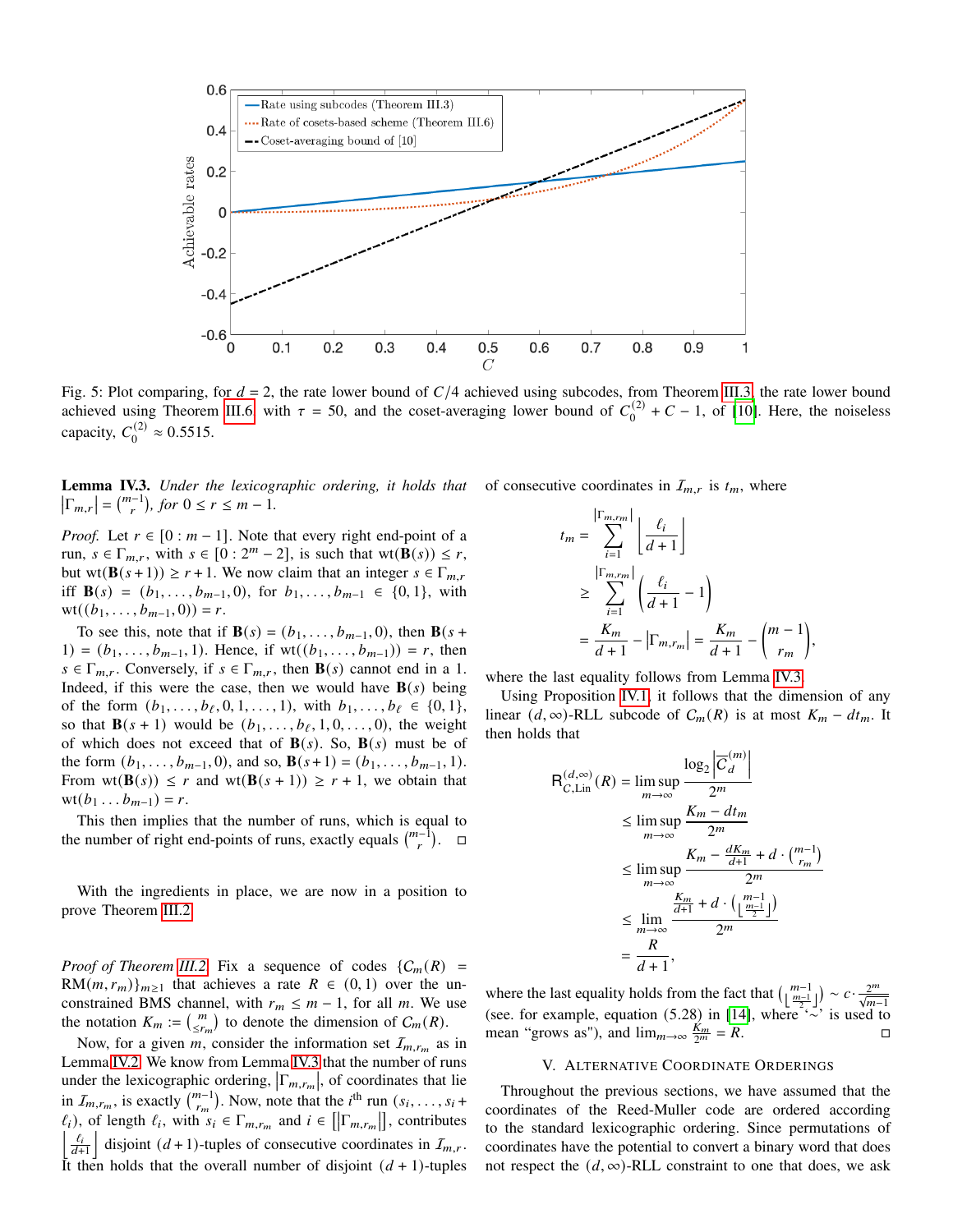the question if under alternative coordinate orderings, we can obtain linear  $(d, \infty)$ -RLL subcodes of RM codes, of rate larger than the upper bound in Theorem [III.2.](#page-2-4)

First, we consider a Gray ordering of coordinates of the code  $RM(m, r)$ . In such an ordering, consecutive coordinates  $\mathbf{b} = (b_1, \dots, b_m)$  and  $\mathbf{b}' = (b'_1, \dots, b'_m)$  are such that for some bit index  $i \in [m]$ ,  $b_i \neq b'_i$ , but  $b_j = b'_i$ , for all  $j \neq i$ . In words, consecutive coordinates in a Gray ordering, when represented as *-tuples, differ in exactly one bit index. Note that multiple* orderings are possible, which satisfy this property. We remark that any fixed Gray ordering can also be seen as a Hamiltonian path (see, for example,  $[15]$ , Chap. 10) on the *m*-dimensional unit hypercube.

In what follows, we work with a fixed sequence of Gray orderings defined as follows: let  $(\pi_m^G)_{m \geq 1}$  be a sequence of permutations, with  $\pi_m^G$  :  $[0:2^m-1] \rightarrow [0:2^m-1]$ , for any  $m \geq 1$ , having the property that  $\mathbf{B}(\pi_m^G(j))$  differs from  $\mathbf{B}(\pi_m^{\text{G}}(j-1))$  in exactly one bit index, for any  $j \in [0:2^m-1]$ . Here, again,  $\mathbf{B}(z)$  is the *m*-length binary representation of z, for  $z \in [0:2^m-1].$ 

Now, fix a sequence of codes  $\{C_m(R) = RM(m, r_m)\}_{m>1}$  that achieves a rate  $R \in (0, 1)$  over the unconstrained BMS channel, with  $r_m \leq m-1$ , for all m. We again use the notation  $K_m := \binom{m}{\leq r_m}$ to denote the dimension of  $C_m(R)$ . We then define the sequence of Gray-ordered RM codes  $\{C_m^G(R)\}_{m\geq 1}$ , with

$$
C_m^{\rm G}(R) := \left\{ (c_{\pi_m^{\rm G}(0)}, c_{\pi_m^{\rm G}(1)}, \ldots, c_{\pi_m^{\rm G}(2^m-1)}) : (c_0, c_1, \ldots, c_{2^m-1}) \in C_m(R) \right\}.
$$

Clearly, the sequence of codes  ${C_m^G(R)}_{m \geq 1}$  also achieves a rate  $R \in (0, 1)$  over the unconstrained BMS channel. In order to obtain an upper bound on the rate of the largest linear  $(d, \infty)$ -RLL subcode of the code  $C_m^G(R)$ , as in Section [IV,](#page-3-0) we shall work with the same information set  $I_{m,r_m}$  as in Lemma [IV.2.](#page-4-3) Note that the coordinates of the Gray-ordered RM code are now represented by *m*-tuples, in which the  $j<sup>th</sup>$  coordinate from the beginning is  $\mathbf{B}(\pi_m^{\text{G}}(j-1)).$ 

Again, we define the set

$$
\Gamma_{m,r_m}^{\mathcal{G}} := \{ \pi_m^{\mathcal{G}}(s) : \mathbf{B}(\pi_m^{\mathcal{G}}(s+1)) \notin \mathcal{I}_{m,r_m}, \ \mathbf{B}(\pi_m^{\mathcal{G}}(s-p)), \dots, \\ \mathbf{B}(\pi_m^{\mathcal{G}}(s)) \in \mathcal{I}_{m,r_m}, \text{ for some } p \ge 0 \},\
$$

to be set of right end-point coordinates of runs that belong to  $\mathcal{I}_{m,r_m}$ , with the number of such runs being  $\left|\Gamma_{m,r_m}^{\text{G}}\right|$ .

We now state and prove a lemma analogous to Lemma [IV.3:](#page-5-2)

<span id="page-6-0"></span>**Lemma V.1.** Under a fixed Gray ordering defined by  $\pi_m^G$ , it *holds that*  $|\Gamma_{m,r_m}^G| \leq {m \choose r_m+1}$ , for  $0 \leq r_m \leq m-1$ .

*Proof.* As before, every run of coordinates that belong to  $I_{m,r_m}$ has a right end point, which is an integer  $\pi_m^G(s) \in [0:2^m-2]$ , such that  $\text{wt}(\mathbf{B}(\pi_m^{\text{G}}(s))) \leq r_m$ , but  $\text{wt}(\mathbf{B}(\pi_m^{\text{G}}(s+1))) \geq r_m +$ 1. Now, under the Gray ordering, since consecutive coordinates differ in exactly one bit index, it can be seen that an integer  $\pi_m^G(s) \in \Gamma^G_{m,r_m}$ , only if wt $(\mathbf{B}(\pi_m^G(s+1))) = r_m + 1$ . Thus, the number of runs is bounded above by  $\binom{m}{r_m+1}$ , which is the number of appearances of coordinates whose binary representation has weight exactly  $r_m + 1$ .

With Lemma [V.1](#page-6-0) established, we now embark on a proof of Theorem [III.4.](#page-3-1)

*Proof of Theorem [III.4.](#page-3-1)* Similar to the proof of Theorem [III.2,](#page-2-4) the calculation of the overall number,  $t_m^G$ , of disjoint  $(d+1)$ -tuples of consecutive coordinates in  $I_{m,r_m}$ , results in

$$
t_m^{\text{G}} \geq \frac{K_m}{d+1} - \binom{m}{r_m+1}.
$$

Again, using Proposition [IV.1,](#page-3-4) it follows that the dimension of any linear  $(d, \infty)$ -RLL subcode of  $C_m^G(R)$  is at most  $K_m - dt_m^G$ . Now, we recall the definition of  $R_{C^G, Lin}^{(d,\infty)}(R)$ , from equation [\(5\)](#page-3-5). It then holds that  $R_{C^G,\text{Lin}}^{(d,\infty)}(R)$  obeys:

$$
R_{C^G, Lin}^{(d,\infty)}(R) \le \limsup_{m \to \infty} \frac{K_m - dt_m^G}{2^m}
$$
  

$$
\le \limsup_{m \to \infty} \frac{K_m - \frac{dK_m}{d+1} + d \cdot {m \choose r_m + 1}}{2^m}
$$
  

$$
\le \lim_{m \to \infty} \frac{\frac{K_m}{d+1} + d \cdot \left(\frac{m}{2}\right)}{2^m}
$$
  

$$
= \frac{R}{d+1},
$$

where the last equality holds for reasons similar to those in the proof of Theorem [III.2.](#page-2-4)

Now, we shift our attention to permuted RM codes  ${C_m^{\pi}(R)}_{m \geq 1}$ , defined by the sequence of permutations  ${(\pi_m)}_{m \geq 1}$ , with  $\pi_m : [0 : 2^m - 1] \rightarrow [0 : 2^m - 1]$  (see the discussion preceding Theorem [III.5](#page-3-2) in Section [III\)](#page-2-0). Also recall the definition of  $\overline{C}_{d,\pi}^{(m)}$  be the largest *linear*  $(d, \infty)$ -RLL subcode of  $C_m^{\pi}(R)$ .

We shall now prove Theorem [III.5.](#page-3-2)

*Proof of Theorem [III.5.](#page-3-2)* We wish to prove that for "most" orderings, and for large *m*, it holds that the rate of  $\overline{C}_{d,\pi}^{(m)}$  is bounded above by  $\frac{R}{d+1} + \delta_m$ , where  $\delta_m \xrightarrow{m \to \infty} 0$ .

To this end, we first make the observation that the sequence of RM codes  $\{C_m(R) = RM(m, r_m)\}\$  achieves a rate R over the BEC, under block-MAP decoding too (see [\[4\]](#page-9-13) and [\[16\]](#page-9-14)). Hence, for large enough m, the (linear) RM code  $C_m(R)$  can correct erasures that are caused by a BEC(1 –  $R - \gamma_m$ ), with  $\gamma_m > 0$ , and  $\gamma_m \xrightarrow{m \to \infty} 0$ . This then means that for large m,  $C_m(R)$  can correct  $2^m(1-R-\gamma_m)-\delta \cdot \sqrt{2^m(1-R-\gamma_m)}$  erasures, with high probability (see Lemma 15 of [\[17\]](#page-9-15)). Finally, from Corollary 18 of  $[17]$ , it then holds that for large enough  $m$ , any collection of  $2^m R(1 + \alpha_m)$  columns of  $G_{\text{Lex}}(m, r_m)$ , chosen uniformly at random, must have full row rank,  $K_m$ , with probabilty  $1 - \delta_m$ , with  $\alpha_m, \delta_m > 0$  and  $\alpha_m, \delta_m \xrightarrow{m \to \infty} 0$ .

In other words, the discussion above implies that for large enough m, a collection of  $K_m(1 + \alpha_m)$  coordinates, chosen uniformly at random, contains an information set, with probabilty  $1 - \delta_m$ . Viewing the above statement differently, it can be argued that for large enough  $m$ , for a  $1 - \delta_m$  fraction of the possible permutations  $\pi_m : [0 : 2^m - 1] \to [0 : 2^m - 1],$ the first block of  $K_m(1 + \alpha_m)$  coordinates of the code  $C_m^{\pi}(R)$ , contains an information set,  $\mathcal{J}_{m,r_m}$ . Now, within these "good" permutations, since  $|\mathcal{J}_{m,r_m}| = K_m$ , it follows that the number of runs,  $\left|\nabla_{m,r_m}^{\pi}\right|$ , of consecutive coordinates that belong to  $\mathcal{J}_{m,r_m}$ , runs,  $\left|\Gamma_{m,r_m}^{\pi}\right|$ , or consecutive coordinates that belong to  $J_{m,r_m}$ ,<br>obeys  $\left|\Gamma_{m,r_m}^{\pi}\right| \le K_m \alpha_m$ , with  $\Gamma_{m,r_m}^{\pi}$  defined similar to equation [\(7\)](#page-4-4). This is because, the number of runs,  $|\Gamma_{m,r_m}^{\pi}|$ , equals the number of coordinates *s*, such that **B** $(\pi_m(s)) \notin \mathcal{J}_{m,r_m}$ , but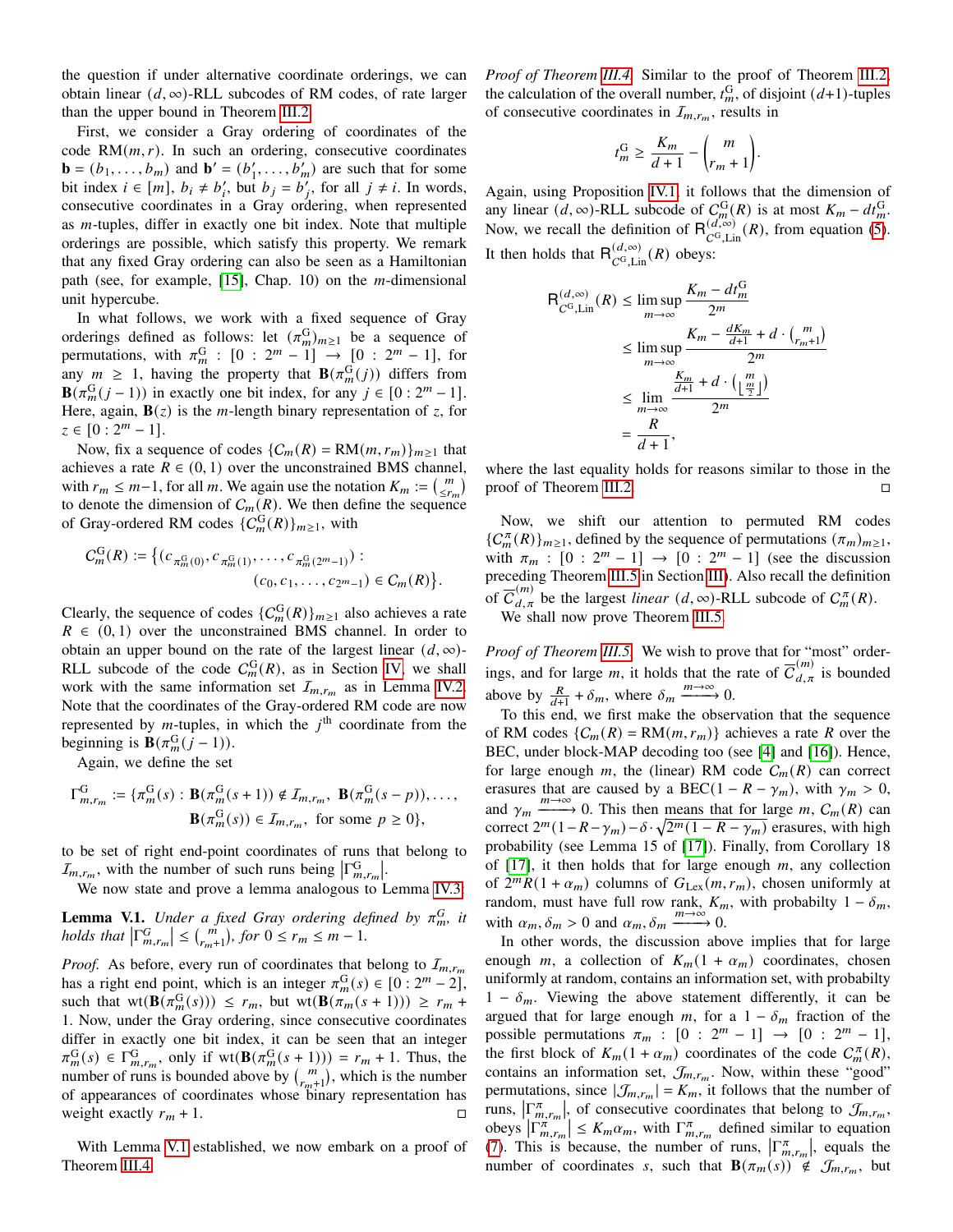**B**( $\pi_m(s-1)$ ) ∈  $\mathcal{J}_{m,r_m}$ , and the number of such *s* is at most  $K_m(1 + \alpha_m) - K_m$ , which equals  $K_m \alpha_m$ .

Hence, the overall number,  $t_m^{\pi}$ , of disjoint  $(d + 1)$ -tuples of consecutive coordinates in  $\mathcal{J}_{m,r}$ , satisfies (see the proof of Theorem [III.2\)](#page-2-4)

$$
t_m^{\pi} \ge \frac{K_m}{d+1} - K_m \alpha_m,
$$

for a  $1-\delta_m$  fraction of permutations  $\pi_m$ . Again, applying Propo-sition [IV.1,](#page-3-4) it holds that for a  $1 - \delta_m$  fraction of permutations, with  $\delta_m \xrightarrow{m \to \infty} 0$ , the rate of the largest  $(d, \infty)$ -RLL subcode obeys

$$
\frac{\log_2 |\overline{C}_{d,G}^{(m)}|}{2^m} \le \frac{K_m - dt_m^G}{2^m}
$$

$$
\le \frac{K_m - \frac{dK_m}{d+1} + dK_m \alpha_m}{2^m}
$$

$$
= \frac{R}{d+1} + o(1),
$$

thereby showing what we set out to prove.

# <span id="page-7-0"></span>VI. ACHIEVABLE RATES USING COSETS OF RM CODES

The results summarized in the previous sections provide lower and upper bounds on achievable rates by using subcodes of RM codes. In particular, Theorem [III.3](#page-2-6) (Theorem III.2 of [\[9\]](#page-9-5)) shows that, using subcodes of RM codes, rates of up to  $2^{-\left\lceil \log_2(d+1) \right\rceil} \cdot C$ are achievable over  $(d, \infty)$ -RLL input-constrained BMS channels. In this section, we provide another construction, which uses cosets of RM codes. The rates achieved by this construction, under bit-MAP decoding, are better than those in Theorem [III.3,](#page-2-6) for low noise regimes of the BMS channel. For example, for the case where  $d = 1$ , the new coding scheme offers better rates for erasure probabilities  $\epsilon \leq 0.2837$ , for the BEC, and for crossover probabilities  $p \in (0, 0.0392) \cup (0.9608, 1)$ , for the BSC). In what follows, we set  $N_m := 2^m$ .

Fix a rate  $R \in (0, C)$  and any sequence  $\{C_m(R) =$  $RM(m, r_m)_{m\geq 1}$  that achieves a rate R over the unconstrained BMS channel, under bit-MAP decoding. We interchangeably index the coordinates of any codeword in  $C_m(R)$  by m-tuples in the lexicographic order, and by integers in  $[0:2<sup>m</sup> - 1]$ . Recall, from Lemma [IV.2,](#page-4-3) that the set  $I_{m,r_m} := \{ \mathbf{b} = (b_1, \ldots, b_m) \in$  $\mathbb{F}_2^m$  $\binom{m}{2}$  : wt(**b**)  $\leq r_m$ } is an information set of  $C_m(R)$ . For the remainder of this section, we let  $m$  be a large positive integer.

We set  $K_m = \dim(C_m(R)) = \binom{m}{\leq r_m}$ . For large m, it holds that

$$
K_m \in [(1 - \alpha_m)N_m R, (1 + \alpha_m)N_m R], \text{ and}
$$
  

$$
N_m - K_m \in [(1 - \beta_m)N_m (1 - R), (1 + \beta_m)N_m (1 - R)],
$$
 (8)

for  $\alpha_m, \beta_m > 0$ , with  $\alpha_m, \beta_m \xrightarrow{m \to \infty} 0$ .

For the purposes of our coding scheme, we shall work with specific permutations of the codes  $\{C_m(R)\}_{m\geq 1}$ . Consider any permutation  $\pi_m : [0 : N_m - 1] \rightarrow [0 : N_m - 1]$  with the property that  $\pi_m([0 : K_m - 1]) = \mathcal{I}_{m, v_m}$ , where, for a permutation  $\sigma$ , and a set  $\mathcal{A} \subseteq [0 : N_m - 1]$ , we define the notation  $\sigma(\mathcal{A}) := \{\sigma(i) :$  $i \in \mathcal{A}$ . As in Section [III,](#page-2-0) we define the permuted code  $C_m^{\pi}(R)$ as

$$
C_m^{\pi}(R) = \left\{ (c_{\pi_m(0)}, c_{\pi_m(1)}, \dots, c_{\pi_m(N_m-1)}):
$$
  

$$
(c_0, c_1, \dots, c_{N_m-1}) \in C_m(R) \right\}.
$$

Thus,  $C_m^{\pi}(R)$  is the code obtained by permuting the coordinates of codewords in  $C_m(R)$ , such that the coordinates in the information set  $I_{m,r_m}$  occur in the first block of  $K_m$  positions. Note that the permuted code  $C_m^{\pi}(R)$  is systematic, in that all possible  $K_m$ -tuples of binary symbols can occur in its first  $K_m$ coordinates, and in particular, all  $K<sub>m</sub>$ -tuples that respect that  $(d, \infty)$ -RLL constraint, occur in these coordinates. We let  $G_m^{\pi}$ be a *systematic* generator matrix for  $C_m^{\pi}(R)$ . For the lemma that follows, we shall use the notation

$$
\tilde{C}_m^{\pi} := \left\{ (\tilde{c}_{\pi_m(0)}, \tilde{c}_{\pi_m(1)}, \dots, \tilde{c}_{\pi_m(N_m-1)} : (\tilde{c}_0, \tilde{c}_1, \dots, \tilde{c}_{N_m-1}) \in \tilde{C}(m, r_m) \right\},\
$$

where  $\tilde{C}(m, r_m) = \text{span}(\mathcal{B}_{m, r_m})$  (see equation [\(6\)](#page-4-1) in Section [IV\)](#page-3-0).

<span id="page-7-1"></span>**Lemma VI.1.** *For every codeword*  $\mathbf{w} \in C_m^{\pi}(R)$ *, there exists a vector*  $\mathbf{v} \in \tilde{C}_m^{\pi}$ , such that  $\mathbf{w}+\mathbf{v}$  *(over*  $\mathbb{F}_2$ *) equals the concatenation*  $W_1^{K_m}$  $\int_{1}^{K_{m}}$ **0**.

*Proof.* The proof is a simple consequence of Lemma [IV.1.](#page-4-2) Indeed, since the last  $N_m - K_m$  coordinates in the permuted code  $C_m^{\pi}(R)$  are exactly those coordinates **b**  $\in \{0, 1\}^m$  such that **b**  $\notin I_{m,r_m}$ , i.e., with wt(**b**)  $\geq r_m + 1$ , we have that any standard basis vector with a 1 in these coordinates belongs to  $\tilde{C}_m^{\pi}$ . By taking suitable linear combinations of these standard basis vectors, it is possible to obtain a word **v**  $\in \tilde{C}_m^{\pi}$  such that  $w_{\kappa}^{N_m}$  $\frac{N_m}{K_m+1}$  =  $v \frac{N_m}{K_m}$  $\frac{N_m}{K_m+1}$ , with  $v_1^{K_m}$  $\frac{K_m}{1}$  = **0**. Hence, it holds that  $\mathbf{w} + \mathbf{v} = w_1^{\mathbf{K}_m}$  $\frac{K_m}{1}$ **0**, over  $\mathbb{F}_2$ .

*Remark*. Note that words  $\mathbf{v} \in \tilde{C}_m^{\pi}$ , which are of the form  $\mathbf{v} =$  $0^{K_m} v_K^{N_m}$  $\frac{N_m}{K_{m+1}}$ , for some  $v_{K_m+1}, \ldots, v_{N_m} \in \{0, 1\}$ , are in one-toone correspondence with the cosets of  $C_m^{\pi}(R)$ . In other words, each word in  $\tilde{C}_m^{\pi}$  uniquely identifies a coset of  $C_m^{\pi}(R)$ . In what follows, we consider  $\tilde{C}_m^{\pi}$  to be the collection of coset leaders for the code  $C_m^{\pi}(R)$ .

We now describe a simple encoding strategy to transmit  $(d, \infty)$ -RLL input-constrained words over the BMS channel:

- 1) Pick a  $(d, \infty)$ -RLL constrained  $K_m$ -tuple,  $w_1^{K_m}$ . Encode  $w_1^{K_m}$  into a codeword  $c \in C_{\infty}^{\pi}(R)$ , using the system  $\frac{K_m}{1}$  into a codeword **c**  $\in C_m^{\pi}(R)$ , using the systematic generator matrix  $G_m^{\pi}$ , with  $\mathbf{c} = w_1^{\hat{K}_m}$  $\sum_{1}^{K_m} G_m^{\pi}$ . Note that  $c_1^{K_m}$  $K_m = w_1^{K_m}$  $\frac{\mathbf{r}_m}{1}$ .
- 2) Choose a coset leader  $\mathbf{v} \in \tilde{C}_m^{\frac{1}{n}}$  such that the word,  $\mathbf{c} + \mathbf{v} =$  $W_1^{K_m}$  $\frac{K_m}{1}$ **0**, is also  $(d, \infty)$ -RLL constrained.
- 3) Transmit the first  $K_m$  bits,  $w_1^{K_m}$  $\frac{K_m}{1}$ , of **c** + **v**.
- 4) Transmit the identity of the coset leader.

<span id="page-7-2"></span>Choosing an RLL constrained word in Step 1 above can be accomplished using well-known constrained encoders (see, for example, [\[18\]](#page-9-16) and Chapters 4 and 5 of [\[1\]](#page-9-0)), of rates arbitrarily close to the noiseless capacity,  $C_0^{(d)}$  $_0^{(d)}$ , of the  $(d, \infty)$ -RLL constraint. Further, Lemma [VI.1](#page-7-1) shows that Step 2 can also be achieved. Step 4 will be explained further below. At the decoder end, the coset leader **v** is recovered first, and this information is used to decode the original codeword,  $\mathbf{c} \in C_m^{\pi}(R)$ .

We now elaborate on Step 4, in more detail. Our objective is to use extra channel uses that encode the last  $N_m - K_m$  bits of **v**, which uniquely identify the coset leader, into a  $(d, \infty)$ -RLL input-constrained word, and transmit this input-constrained word to the decoder. Observe, from Lemma [VI.1,](#page-7-1) that  $v_{\kappa}^{N_m}$  $\frac{N_m}{K_m+1} = c \frac{N_m}{K_m}$  $\frac{N_m}{K_m+1}$ .

Now, by Theorem [III.3,](#page-2-6) we can identify  $(d, \infty)$ -RLL subcodes of RM codes of rate R, which achieve rates of up to  $2^{-\lceil \log_2(d+1) \rceil}$ .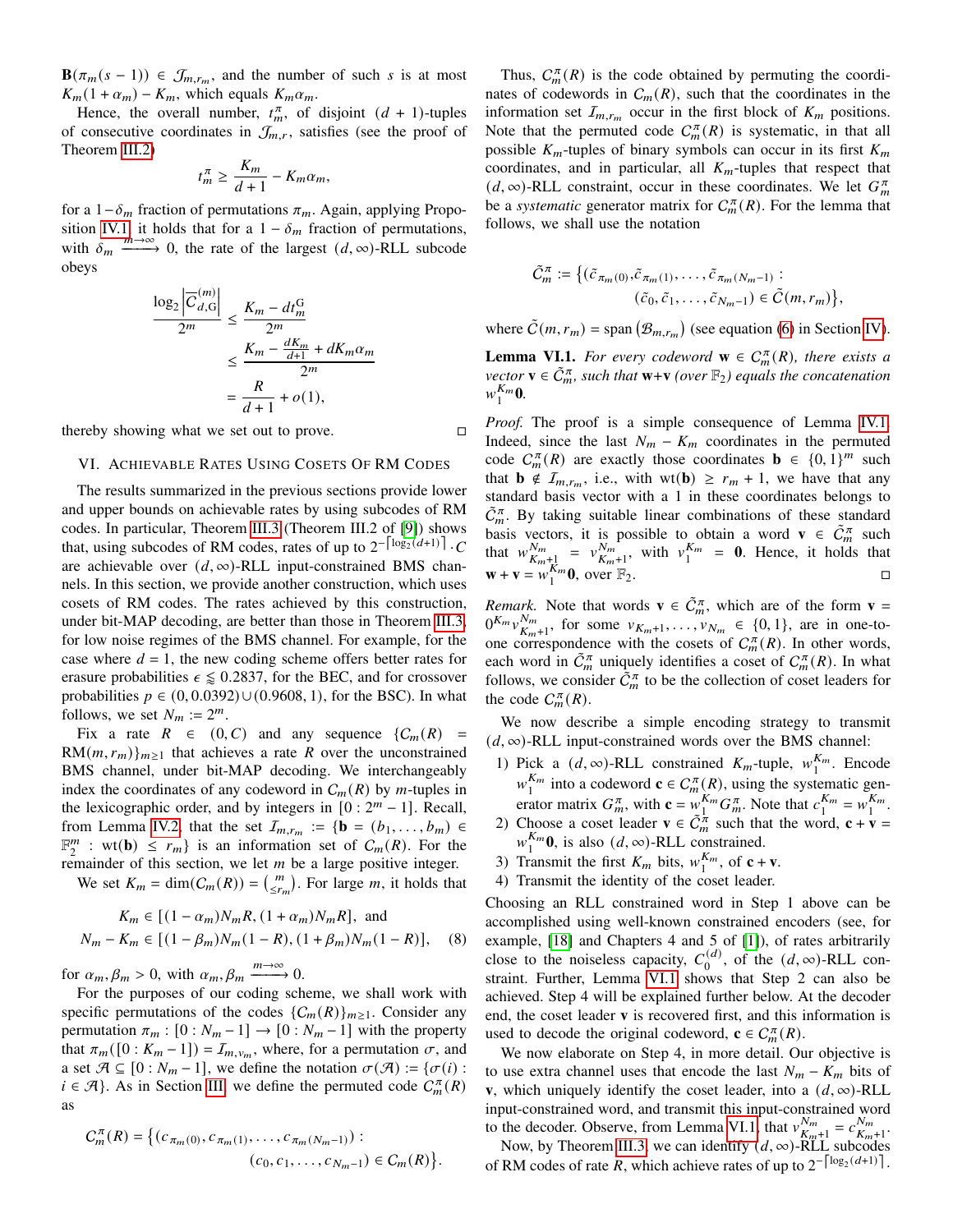R. We shall use these subcodes to encode the last  $N_m - K_m$  bits of  $\bf{v}$ . We mention that since  $m$  is large, the rate of the subcode  $C_m^{(d,\infty)}(R)$  (see Theorem [III.3\)](#page-2-6), which we write as  $R_m^{(d,\infty)}$ , obeys

$$
R_m^{(d,\infty)} \in \left[2^{-\left\lceil \log_2(d+1) \right\rceil} \cdot R(1-\gamma_m), 2^{-\left\lceil \log_2(d+1) \right\rceil} \cdot R(1+\gamma_m) \right], \tag{9}
$$

for  $\gamma_m > 0$ , with  $\gamma_m \xrightarrow{m \to \infty} 0$ .

Since our objective is to encode the  $N_m - K_m$  bits identifying the coset leader using subcodes of RM codes, we require that the blocklength after encoding is a power of 2. To facilitate this, we first divide the  $N_m - K_m$  bits to be encoded into smaller parts, each of which will be separately encoded into a  $(d, \infty)$ -RLL constrained codeword of an RM code.

In particular, having chosen a large  $m$ , we identify a large, fixed, positive integer  $\tau$ , and a positive integer L, such that

$$
\left[\frac{(1-R)(1-\beta_m)}{R(1+\gamma_m)}, \frac{(1-R)(1+\beta_m)}{R(1-\gamma_m)}\right] \subseteq \left[\frac{L-1}{2^{\tau}}, \frac{L}{2^{\tau}}\right].\tag{10}
$$

We chop up the last  $N_m - K_m$  bits of **v** into L equal parts, with each part having  $\frac{N_m - K_m}{L}$  bits (see the remark below). We shall use  $(d, \infty)$ -RLL subcodes of RM codes to now encode each of these  $L$  parts. We then have that the number of channel uses,  $N_{\text{exact}}$ , needed to transmit each part using a  $(d, \infty)$ -RLL RM subcode of rate  $R_m^{(d,\infty)}$ , is  $\frac{N_m - K_m^H}{L \cdot R_m^{(d,\infty)}}$ , which from equations  $(8)$ – $(10)$ , satisfies

$$
N_{\text{exact}} \le 2^{m-\tau + \lceil \log_2(d+1) \rceil}
$$
  
=: N\_{\text{part}}, \t(11)

where we have used the fact that  $N_m = 2^m$ . Since we need the blocklength to be a power of 2, we use  $N_{part}$  channel uses to transmit each of the L parts into which the  $N_m - K_m$  bits have been divided. The total number of channel uses needed to convey the identity of the coset leader is thus  $N_{part} \cdot L$ . We set  $n := m - \tau + \left[ \log_2((d+1)) \right]$ , with  $N_{part} = 2^n$ . Thus, step 4 of the encoding strategy can be replaced by the following two steps: 4a) Divide  $c_{\kappa}^{N_m}$ 

- $_{K_m+1}^{N_m}$  into L equal parts,  $\mathbf{c}_1, \ldots, \mathbf{c}_L$ .
- 4b) Encode each part  $c_i$ , for  $i \in [L]$ , into a codeword of the code  $C_n^{(d,\infty)}(R)$  (see equation [\(4\)](#page-2-5)), of blocklength  $2^n = N_{part}$ .

*Remark.* For ease of reading, we assume that  $m$  is such that  $L$ divides  $N_m - K_m$ . However, the general case can be handled by appending at most  $L - 1$  0s at the end of the  $N_m - K_m$  bits, so that the overall length is divisible by  $L$ , thereby giving rise to the same lower bound in Lemma [VI.2](#page-8-1)

The construction of our code  $C_m^{\cos}$  is given in Algorithm [1,](#page-8-2) with the assumption that L divides  $N_m - K_m$ . We let a generator matrix of the linear code  $C_m^{(d,\infty)}(R)$  in Theorem [III.3](#page-2-6) be denoted by  $G_m^{(d)}$ .

We note from the construction of  $C_m^{(d,\infty)}(R)$  in [\(4\)](#page-2-5) that the first *d* symbols in  $\mathbf{x}_{2,i}$  are 0s, for all  $i \in [L]$ . Hence, the  $(d, \infty)$ -RLL input constraint is satisfied at the boundaries of the concatenations in steps 8 and 9, too.

The rate of the coding scheme in Algorithm [1](#page-8-2) is summarized in the lemma below.

<span id="page-8-1"></span>Lemma VI.2. *The rate of the coding scheme in Algorithm [1](#page-8-2) satisfies*

$$
\liminf_{m \to \infty} rate(C_m^{cos}) \ge \frac{C_0^{(d)} \cdot R^2 \cdot 2^{-\left\lceil \log_2(d+1) \right\rceil}}{R^2 \cdot 2^{-\left\lceil \log_2(d+1) \right\rceil} + 1 - R + 2^{-\tau}},
$$

# <span id="page-8-2"></span>**Algorithm 1** Construction of  $(d, \infty)$ -RLL constrained code  $C_m^{\cos}$

1: **procedure** CODING-SCHEME( $G_m^{\pi}, G_n^{(d)}$ )

- 2: Pick a  $(d, \infty)$ -RLL constrained  $K_m$ -tuple  $w_1^{K_m}$  $\frac{\mathbf{r}_m}{1}$ .
- 3: Obtain  $\mathbf{c} \in C_m^{\pi}(R)$  as  $\mathbf{c} = w_1^{K_m}$  $\int_1^{K_m} G_m^{\pi}$ , with  $c_1^{K_m}$  $K_m^1 = W_1^{K_m}$  $\frac{\kappa_m}{1}$ .
- 4: Set  $\mathbf{x}_1 := w_1^{K_m^m}$  $\frac{\mathbf{r}_m}{1}$ .
- 5: Divide  $c_{\kappa}^{N_m}$  $\frac{N_m}{K_{m+1}}$  into L equal parts,  $\mathbf{c}_1, \ldots, \mathbf{c}_L$ .
- 6: **for**  $i = 1 : L^m$  **do**
- 7: Set  $\mathbf{x}_{2,i} = \mathbf{c}_i G_n^{(d)}$ .
- 8: Set  $\mathbf{x}_2 = \mathbf{x}_{2,1} \dots \mathbf{x}_{2,L}$
- 9: Transmit  $\mathbf{x} = \mathbf{x}_1 \mathbf{x}_2$ .

where  $C_0^{(d)}$  $\binom{d}{0}$  is the noiseless capacity of the  $(d, \infty)$ -RLL input *constraint, and is an arbitrarily large, fixed, positive integer.*

<span id="page-8-0"></span>*Proof.* Recall that the noiseless capacity,  $C_0^{(d)}$  $\binom{d}{0}$ , of the  $(d, \infty)$ -RLL constraint, is given by (see, for example, [\[1\]](#page-9-0))

$$
C_0^{(d)} = \lim_{n \to \infty} \frac{\log_2 |S_{(d,\infty)}^{(n)}|}{n}
$$
  
= 
$$
\inf_{n} \frac{\log_2 |S_{(d,\infty)}^{(n)}|}{n},
$$
 (12)

where the last equality follows from the subadditivity of the sequence  $\left( \log_2 |S_{(d,\infty)}^{(n)}| \right)$  $n \geq 1$ .

<span id="page-8-3"></span>By picking *m* large enough (and hence  $K_m$  large enough), we note that for step 2 of Algorithm 1, there exist constrained coding schemes (see [\[18\]](#page-9-16) and Chapters 4 and 5 of [\[1\]](#page-9-0)) of rate  $C_{\alpha}^{(d)}$  $\epsilon_{00}^{(d)} - \epsilon_m$ , for  $\epsilon_m > 0$ , with  $\epsilon_m \xrightarrow{m \to \infty} 0$ . Hence, we see that for large *m*, the number of possible  $K_m$ -tuples,  $w_1^{K_m}$  $\int_1^{\mathbf{A}m}$ , that can be picked, equals  $2^{K_m (C_0^{(d)} - \epsilon_m)}$ . Since the codeword **c** and the words  $\mathbf{x}_1$  and  $\mathbf{x}_2$  are determined by **w**, it holds that for large *m*, the rate of the code  $C_m^{\cos}$  obeys

$$
\text{rate}(C_m^{\cos}) \ge \frac{\log_2\left(2^{K_m(C_0^{(d)} - \epsilon_m)}\right)}{K_m + N_{\text{part}} \cdot L},
$$

where the denominator,  $K_m + N_{part} \cdot L$ , is the total number of channel uses. The following statements then hold true:

rate
$$
(C_m^{\cos}) \ge \frac{\log_2 (2^{K_m(C_0^{(d)} - \epsilon_m)})}{K_m + N_{part} \cdot L}
$$
  

$$
\stackrel{(a)}{=} \frac{\frac{(C_0^{(d)} - \epsilon_m) \cdot K_m}{N_m}}{\frac{K_m}{N_m} + L \cdot 2^{-\tau + \left[\log_2(d+1)\right]}}
$$

$$
\stackrel{(b)}{\geq} \frac{\frac{(C_0^{(d)} - \epsilon_m) \cdot K_m}{N_m}}{\frac{K_m}{N_m} + 2^{\left[\log_2(d+1)\right] \cdot \left(\frac{(1 - R)(1 - \beta_m)}{R(1 + \gamma_m)} + 2^{-\tau}\right)}},
$$

where (a) follows from equation  $(11)$  and  $(b)$  holds due to equation [\(10\)](#page-8-0), with  $L \cdot 2^{-\tau} \leq \left( \frac{(1-R)(1-\beta_m)}{R(1+\gamma_m)} \right)$  $\frac{-R(1-\beta_m)}{R(1+\gamma_m)}$  +  $2^{-\tau}$ ). Hence, by taking lim inf<sub>m→∞</sub> on both sides of the inequality (b) above, we get

$$
\liminf_{m \to \infty} \text{rate}(C_m^{\cos}) \ge \frac{C_0^{(d)} \cdot R}{R + 2^{\lceil \log_2(d+1) \rceil} \cdot \left(\frac{1-R}{R}\right) + 2^{\lceil \log_2(d+1) \rceil - \tau}}
$$